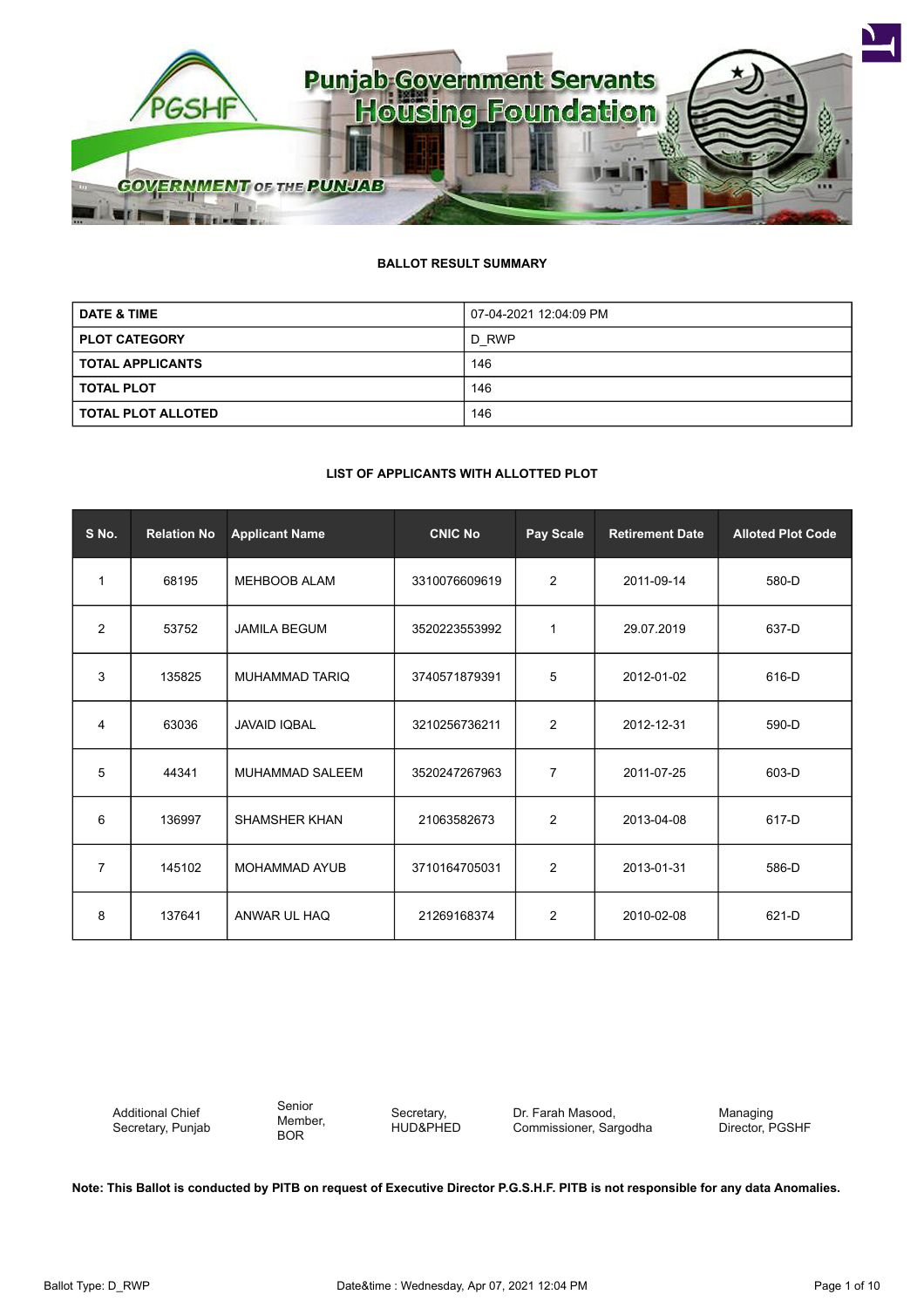| S No.           | <b>Relation No</b> | <b>Applicant Name</b>        | <b>CNIC No</b> | Pay Scale      | <b>Retirement Date</b> | <b>Alloted Plot Code</b> |
|-----------------|--------------------|------------------------------|----------------|----------------|------------------------|--------------------------|
| 9               | 48711              | MUSHTAQ KHAN                 | 3520194706883  | $\overline{7}$ | 2013-04-11             | 575-D                    |
| 10 <sup>°</sup> | 116838             | <b>GHULAM HUSSAIN SHAHID</b> | 3650179247199  | 5              | 2010-02-16             | 544-D                    |
| 11              | 125598             | <b>RASHID AHMED</b>          | 3520222794593  | $\mathbf{1}$   | 30.04.2016             | 372-D                    |
| 12              | 56376              | <b>HIDAYAT MASIH</b>         | 3520221380389  | $\mathbf{1}$   | 2012-08-01             | 516-D                    |
| 13              | 90839              | ABDUL GHAFFAR                | 3410124411883  | 3              | 31.03.2013             | 564-D                    |
| 14              | 46859              | <b>MUHAMMAD SALEEM</b>       | 3520230201279  | $\overline{7}$ | 2013-02-14             | 613-D                    |
| 15              | 56204              | <b>NAZIRAN BIBI</b>          | 3520223484674  | 2              | 2010-04-30             | 614-D                    |
| 16              | 60200              | <b>KHADIM ALI</b>            | 3520149825301  | 3              | 2013-01-08             | 659-D                    |
| 17              | 130253             | SHAKOOR ANWAR MIRZA          | 3410106122969  | $\overline{7}$ | 2006-05-20             | 655-D                    |
| 18              | 138403             | <b>TARIQ MEHMOOD</b>         | 3740617316003  | 6              | 2012-10-03             | 579-D                    |
| 19              | 154631             | <b>BASHIR AHMAD</b>          | 3520265694479  | 6              | 2011-05-05             | 534-D                    |
| 20              | 74833              | AMDAD AHMAD MUKHTAR          | 3320252705497  | 2              | 2011-11-30             | 565-D                    |
| 21              | 60560              | MUHAMMAD AKRAM               | 3520156734371  | $\mathbf{1}$   | 2007-03-04             | 623-D                    |
| 22              | 64322              | <b>AZIZ ELAHI</b>            | 3210246679757  | 6              | 2012-07-09             | 596-D                    |
| 23              | 135257             | ABDUL MAJEED                 | 3740123933421  | 5              | 2013-04-01             | 647-D                    |

Additional Chief Secretary, Punjab

Senior Member, BOR

Secretary, HUD&PHED

Dr. Farah Masood, Commissioner, Sargodha Managing Director, PGSHF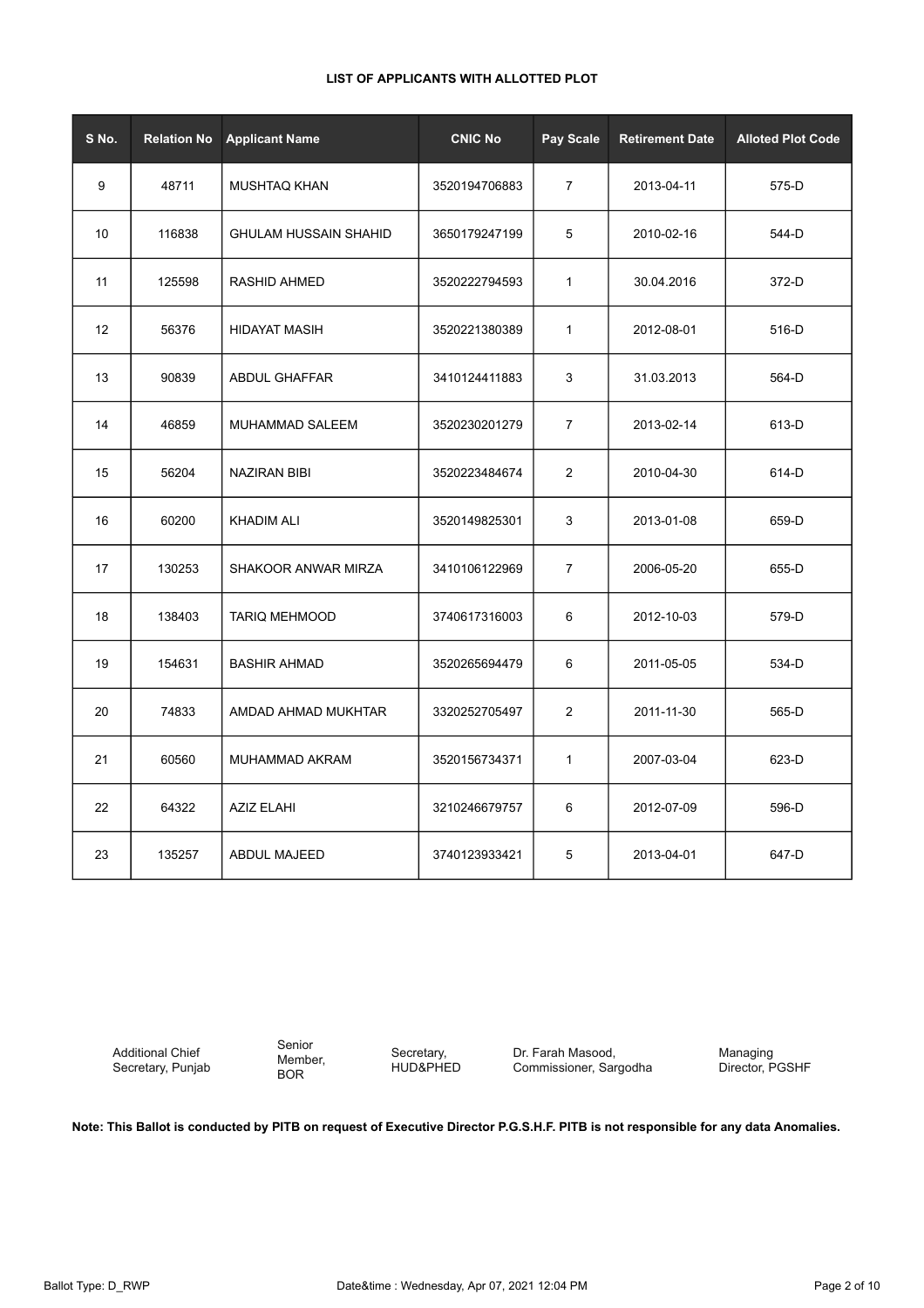|  | LIST OF APPLICANTS WITH ALLOTTED PLOT |
|--|---------------------------------------|
|--|---------------------------------------|

| S No. | <b>Relation No</b> | <b>Applicant Name</b> | <b>CNIC No</b> | Pay Scale      | <b>Retirement Date</b> | <b>Alloted Plot Code</b> |
|-------|--------------------|-----------------------|----------------|----------------|------------------------|--------------------------|
| 24    | 113749             | ARSHAD IQBAL          | 3320123366597  | $\overline{2}$ | 2011-12-22             | 606-D                    |
| 25    | 133901             | <b>ZEENAT BIBI</b>    | 3740543514044  | $\overline{c}$ | 2010-04-01             | 519-D                    |
| 26    | 61213              | MEHDI KHAN            | 3540282531387  | 6              | 2009-12-07             | 552-D                    |
| 27    | 118872             | RAZIA BEGUM           | 3420247834836  | 2              | 2012-12-22             | 600-D                    |
| 28    | 72662              | <b>BANIA MEEN</b>     | 3320267540041  | 5              | 2009-06-03             | 540-D                    |
| 29    | 150579             | MUHAMMAD ASHRAF       | 3610404586523  | 3              | 2012-06-25             | 514-D                    |
| 30    | 54216              | KHURSHID BEGUM        | 3520294206994  | 1              | 21.03.2009             | 562-D                    |
| 31    | 93829              | <b>SHABBIR AHMED</b>  | 3410124933337  | $\overline{7}$ | 2009-12-20             | 547-D                    |
| 32    | 148110             | MUHAMMAD IQBAL        | 3840321752731  | 6              | 2011-12-10             | 521-D                    |
| 33    | 95749              | RAQUIA BEGUM          | 3410143110986  | $\overline{c}$ | 01.01.2009             | 517-D                    |
| 34    | 58704              | AKHTER ALI MATLOOB    | 3520278458207  | 6              | 2011-02-15             | 599-D                    |
| 35    | 90864              | MOHD-ASLAM            | 3410422410099  | $\overline{7}$ | 2011-10-29             | 526-D                    |
| 36    | 92651              | SHEIKH SHAMAS-UD-DIN  | 3410124661187  | 2              | 2012-06-15             | 561-D                    |
| 37    | 60865              | NAZAR MOHAMMAD        | 3520224298225  | 2              | 2012-05-06             | 568-D                    |
| 38    | 89675              | <b>ABDUL RASHID</b>   | 3460252243769  | $\mathbf{1}$   | 2012-03-31             | 626-D                    |
| 39    | 94696              | MUHAMMAD SHAFIQUE     | 3410123847307  | $\overline{7}$ | 2012-07-17             | 554-D                    |

Senior Member, BOR

Secretary, HUD&PHED Dr. Farah Masood, Commissioner, Sargodha Managing Director, PGSHF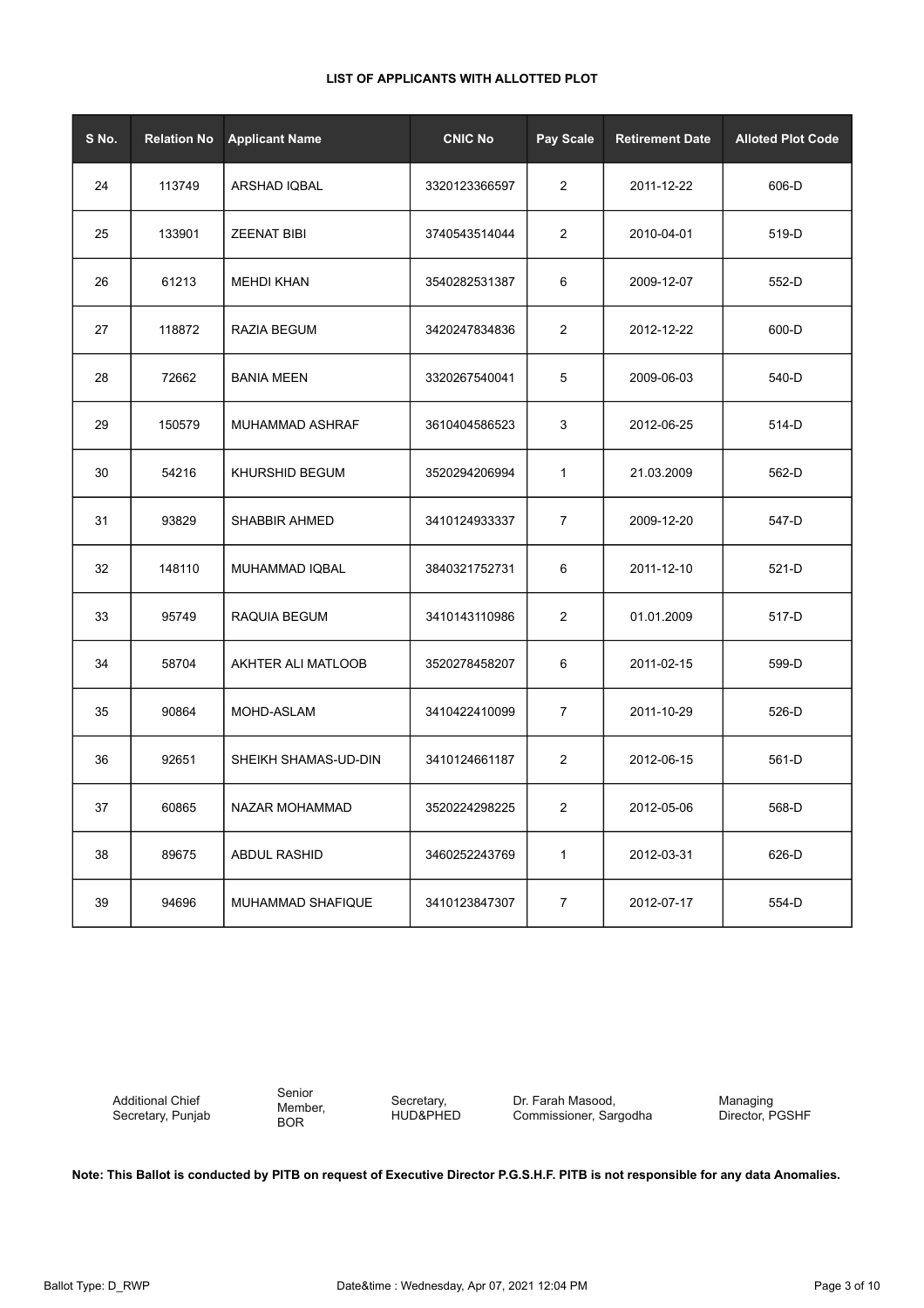| S No. | <b>Relation No</b> | <b>Applicant Name</b> | <b>CNIC No</b> | Pay Scale        | <b>Retirement Date</b> | <b>Alloted Plot Code</b> |
|-------|--------------------|-----------------------|----------------|------------------|------------------------|--------------------------|
| 40    | 92288              | MUHAMMAD LATIF        | 3410175458877  | 6                | 2009-10-31             | 598-D                    |
| 41    | 53297              | <b>ABDUL SATTAR</b>   | 3630281971249  | 3                | 2010-09-02             | 635-D                    |
| 42    | 129924             | RASHIDA BEGUM         | 3450104675454  | 3                | 2012-12-31             | 522-D                    |
| 43    | 78394              | RANA MUHAMMAD LATIF   | 3630238409061  | 5                | 2008-12-11             | 531-D                    |
| 44    | 137274             | NAWAZISH ALI          | 3720148281073  | $\overline{c}$   | 30.06.2012             | 573-D                    |
| 45    | 128251             | ARJMAND AKHTER        | 3410127863299  | 6                | 2011-08-01             | 527-D                    |
| 46    | 50622              | <b>HOMAYUN FAYYAZ</b> | 3520228416483  | $\overline{7}$   | 2011-07-14             | 529-D                    |
| 47    | 94023              | MUHAMMAD ASLAM        | 3410193527707  | 7                | 2013-01-29             | 594-D                    |
| 48    | 67202              | MUHAMMAD RASHID       | 3430143941891  | 1                | 2013-05-31             | 566-D                    |
| 49    | 44636              | <b>BASHIRIAN BIBI</b> | 3520273938964  | 1                | 22.09.2020             | 634-D                    |
| 50    | 135722             | MUHAMMAD KHAN         | 3810105871399  | 5                | 2008-11-29             | 654-D                    |
| 51    | 23506              | RIAZ HAIDRI           | 3520263860811  | $\overline{2}$   | 2007-08-28             | 560-D                    |
| 52    | 133684             | BUDI-U-ZAMAN          | 1350392689107  | $\overline{2}$   | 2012-06-30             | 541-D                    |
| 53    | 109407             | MUHAMMAD HASHIM       | 3520213632759  | 7                | 2008-05-03             | 632-D                    |
| 54    | 134297             | <b>NASEEM AKHTAR</b>  | 6110118164008  | $\boldsymbol{7}$ | 2007-04-03             | 518-D                    |
| 55    | 142662             | NASR-UD-DIN           | 3520129364655  | $\overline{c}$   | 2008-10-01             | 542-D                    |

Additional Chief Secretary, Punjab Senior Member, BOR

Secretary, HUD&PHED Dr. Farah Masood, Commissioner, Sargodha Managing Director, PGSHF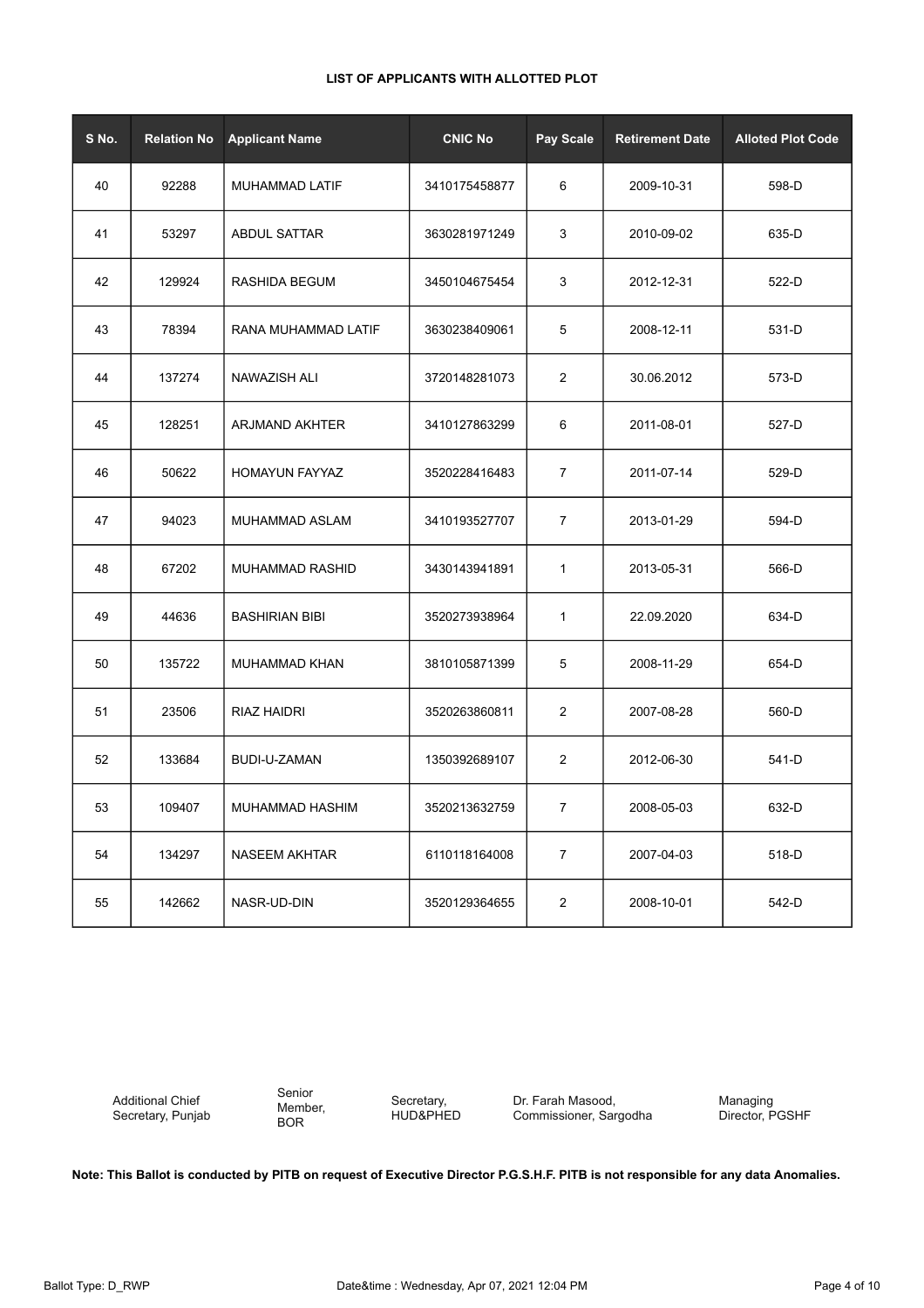|  | LIST OF APPLICANTS WITH ALLOTTED PLOT |
|--|---------------------------------------|
|--|---------------------------------------|

| S No. | <b>Relation No</b> | <b>Applicant Name</b>    | <b>CNIC No</b> | Pay Scale      | <b>Retirement Date</b> | <b>Alloted Plot Code</b> |
|-------|--------------------|--------------------------|----------------|----------------|------------------------|--------------------------|
| 56    | 51687              | <b>SABIR HUSSAIN</b>     | 3520109549307  | $\overline{2}$ | 2012-05-31             | 619-D                    |
| 57    | 60561              | MUHAMMAD YOUSAF          | 3520283876455  | $\overline{2}$ | 2011-07-04             | 537-D                    |
| 58    | 96259              | <b>ZULFIQAR ALI</b>      | 3460311236215  | $\overline{2}$ | 2007-12-31             | 545-D                    |
| 59    | 95379              | <b>IJAZ AHMED</b>        | 3410204226927  | 5              | 2011-12-09             | 563-D                    |
| 60    | 71993              | MUHAMMAD SALEEM          | 3320232152071  | 5              | 2011-03-10             | 520-D                    |
| 61    | 56525              | <b>SAFIA NAZIR</b>       | 3520222554836  | $\overline{7}$ | 2007-06-13             | 607-D                    |
| 62    | 100396             | <b>MUHAMMAD ILYAS</b>    | 3110249823627  | $\overline{7}$ | 2013-01-05             | 638-D                    |
| 63    | 106176             | UMAR DARAZ KHAN          | 3820112124127  | 5              | 03.04.2013             | 631-D                    |
| 64    | 74171              | <b>MAZHAR ABBAS</b>      | 3320266494809  | $\overline{7}$ | 2010-10-23             | 615-D                    |
| 65    | 90542              | <b>MOHD AKRAM SHAHID</b> | 3460313523655  | 6              | 31.12.2020             | 629-D                    |
| 66    | 136177             | <b>KARAMAT HUSSAIN</b>   | 3740552447803  | 6              | 2009-09-04             | 658-D                    |
| 67    | 135456             | MUHAMMAD EJAZ RAJA       | 3740438666167  | $\overline{7}$ | 2008-04-10             | 567-D                    |
| 68    | 53947              | <b>DILSHAD BEGUM</b>     | 3520269014880  | 3              | 2013-01-09             | 584-D                    |
| 69    | 58193              | <b>GHAZALA NIAZ</b>      | 3520114367604  | $\overline{7}$ | 2012-06-19             | 524-D                    |
| 70    | 3975               | MUHAMMAD YOUSAF          | 3740112978285  | 3              | 2009-05-01             | 577-D                    |
| 71    | 146779             | <b>RAHMAT BIBI</b>       | 3840139153114  | 3              | 2010-06-30             | 604-D                    |

Senior Member, BOR

Secretary, HUD&PHED Dr. Farah Masood, Commissioner, Sargodha Managing Director, PGSHF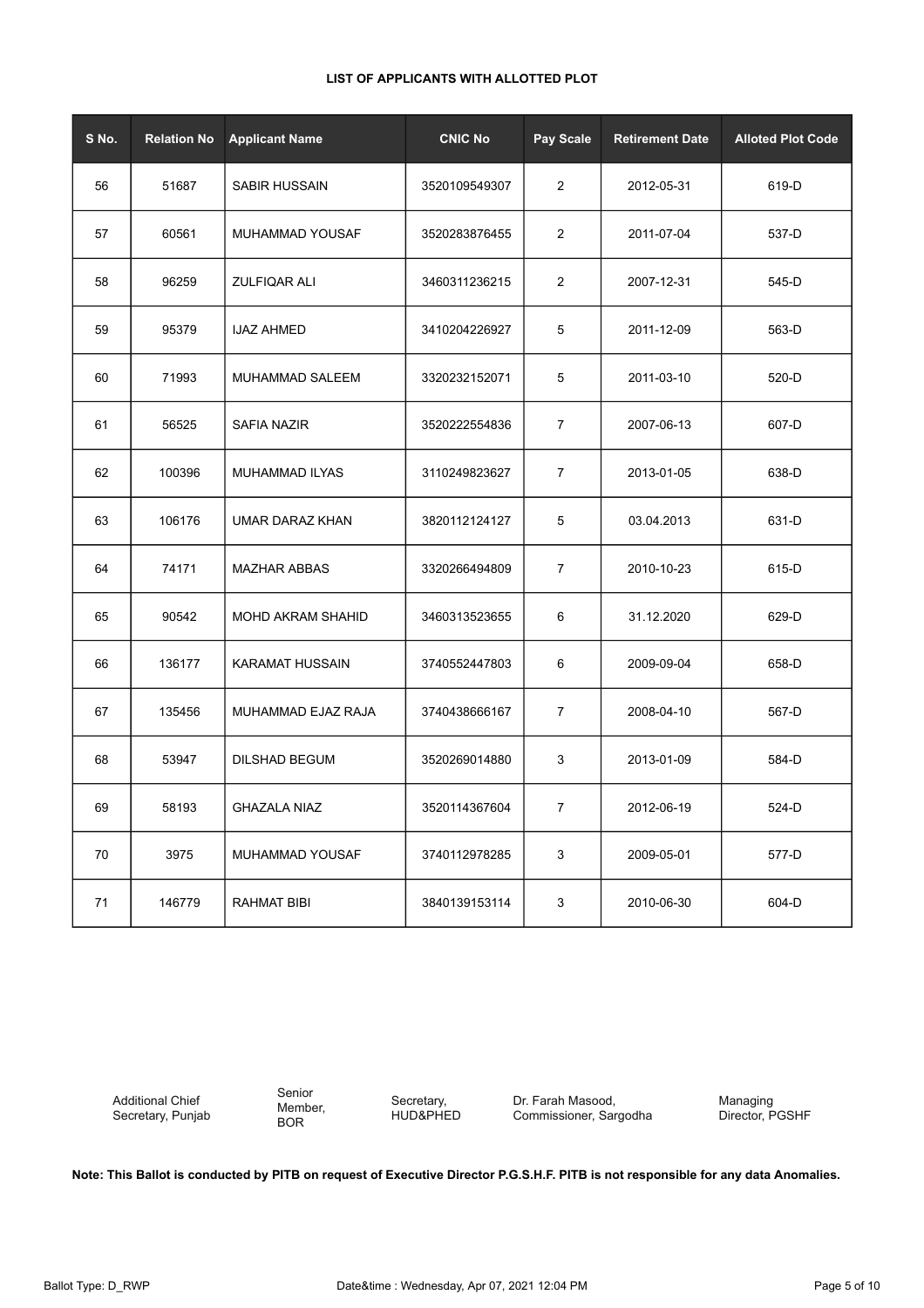| LIST OF APPLICANTS WITH ALLOTTED PLOT |  |
|---------------------------------------|--|
|---------------------------------------|--|

| S No. | <b>Relation No</b> | <b>Applicant Name</b>    | <b>CNIC No</b> | Pay Scale      | <b>Retirement Date</b> | <b>Alloted Plot Code</b> |
|-------|--------------------|--------------------------|----------------|----------------|------------------------|--------------------------|
| 72    | 81783              | <b>GHULAM QADIR</b>      | 3620209689805  | 2              | 2012-04-02             | 557-D                    |
| 73    | 149797             | <b>JAVED IQBAL</b>       | 3840412541941  | 2              | 2013-01-31             | 602-D                    |
| 74    | 49436              | <b>MANZOOR AHMAD</b>     | 3510207110119  | 2              | 2012-08-31             | 639-D                    |
| 75    | 25731              | MUHAMMAD RAMZAN          | 3420357269679  | $\mathbf{1}$   | 2009-08-31             | 643-D                    |
| 76    | 52667              | MOHAMMAD HUSSAIN         | 3520227311935  | 5              | 2011-06-27             | 535-D                    |
| 77    | 137347             | SYED ZAIN-UL-ABDIN SHAH  | 23591213100    | 2              | 01.06.2007             | 653-D                    |
| 78    | 107743             | RANA SHAMSHAD AHMAD      | 3520256449923  | $\overline{7}$ | 2013-01-19             | 373-D                    |
| 79    | 137847             | SYED HUBDAR HUSSAIN SHAH | 3740180747713  | 2              | 2009-02-06             | 578-D                    |
| 80    | 57922              | <b>SHARIFAN BIIBI</b>    | 3520112317802  | 2              | 2011-06-30             | 572-D                    |
| 81    | 48972              | MUHAMMAD HANIF           | 3520069507039  | 6              | 2012-10-31             | 582-D                    |
| 82    | 155655             | <b>ASGHAR ALI</b>        | 3540496462495  | 3              | 2012-09-29             | 513-D                    |
| 83    | 145744             | <b>HASSAN RAZAQ</b>      | 3650258948759  | 2              | 2012-06-24             | 569-D                    |
| 84    | 150068             | <b>SAKINA BIBI</b>       | 23360504504    | 2              | 2012-02-01             | 576-D                    |
| 85    | 29663              | <b>MUHAMMAD TARIQ</b>    | 3520228815344  | 6              | 2011-07-10             | 595-D                    |
| 86    | 110315             | <b>MUNAWAR HUSSAIN</b>   | 3720388774827  | 2              | 2012-03-19             | 608-D                    |
| 87    | 45298              | <b>AZIZ HUSSAIN</b>      | 3220272588787  | $\overline{7}$ | 2011-09-20             | 588-D                    |

Senior Member, BOR

Secretary, HUD&PHED Dr. Farah Masood, Commissioner, Sargodha Managing Director, PGSHF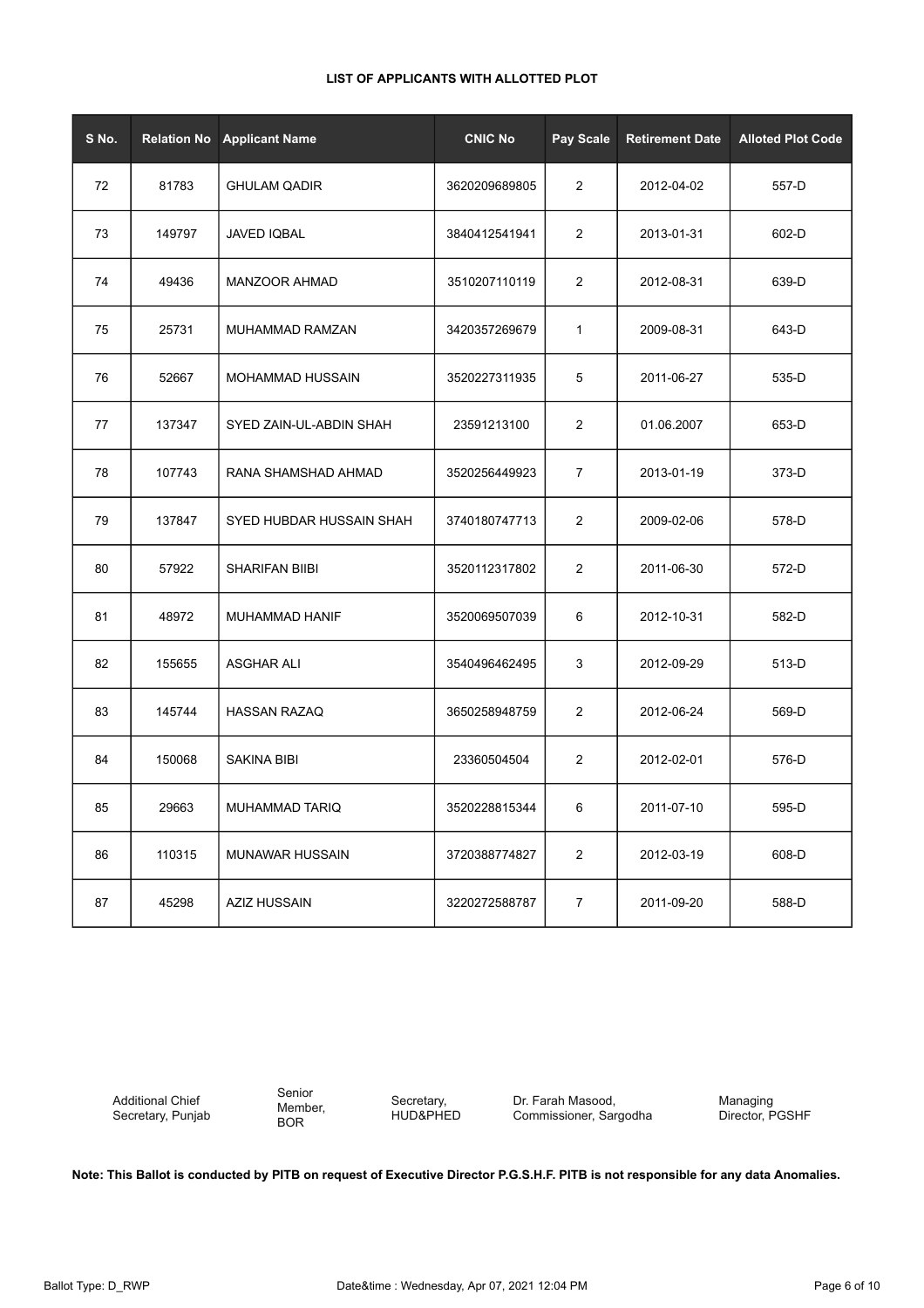| S No. | <b>Relation No</b> | <b>Applicant Name</b>       | <b>CNIC No</b> | Pay Scale      | <b>Retirement Date</b> | <b>Alloted Plot Code</b> |
|-------|--------------------|-----------------------------|----------------|----------------|------------------------|--------------------------|
| 88    | 81393              | SAEED AHMAD KHAN PATAFI     | 3130114211343  | $\mathbf{1}$   | 2012-02-11             | 633-D                    |
| 89    | 99762              | <b>NAZIRAN BIBI</b>         | 3110487764586  | 2              | 2013-02-01             | 528-D                    |
| 90    | 144592             | <b>GHALIB HUSSAIN TARAR</b> | 3440381946093  | 6              | 2011-01-02             | 533-D                    |
| 91    | 149616             | MUHAMMAD YOUSAF             | 3840389304929  | 3              | 01.12.2008             | 553-D                    |
| 92    | 29838              | MUHAMMAD MALIK GORAYA       | 3540173791351  | $\overline{7}$ | 06.06.2012             | 625-D                    |
| 93    | 110440             | <b>ASGHAR NAZ</b>           | 3540117468183  | 5              | 2008-08-06             | 532-D                    |
| 94    | 135741             | PERVAIZ AKHTAR              | 3310504285657  | 5              | 13.04.2018             | 610-D                    |
| 95    | 147798             | <b>NAVEED MASIH</b>         | 3840324821563  | 2              | 2011-05-16             | 641-D                    |
| 96    | 122387             | MUHAMMAD ASLAM              | 3440263118369  | $\overline{c}$ | 01.04.2013             | 581-D                    |
| 97    | 110520             | KHADIM HUSSAIN ANJUM        | 3650213659439  | 5              | 2013-01-19             | 550-D                    |
| 98    | 107454             | <b>MUSHTAQ MASIH</b>        | 3520142668649  | $\overline{c}$ | 03.08.2012             | 628-D                    |
| 99    | 16568              | <b>MUNIR AKHTAR</b>         | 3740576162633  | 2              | 2012-11-09             | 585-D                    |
| 100   | 128771             | <b>AMIR ALI</b>             | 3410311453657  | $\mathbf{1}$   | 2011-12-02             | 609-D                    |
| 101   | 48437              | MUHAMMAD IQBAL              | 3520217251197  | 6              | 2013-05-20             | 597-D                    |
| 102   | 116645             | <b>MUHAMMAD IJAZ</b>        | 3650155440675  | $\overline{7}$ | 01.09.2011             | 515-D                    |
| 103   | 46961              | MUHAMMAD LATIF KHAN         | 3520224649789  | 5              | 2012-05-01             | 618-D                    |

Additional Chief Secretary, Punjab Senior Member, BOR

Secretary, HUD&PHED

Dr. Farah Masood, Commissioner, Sargodha Managing Director, PGSHF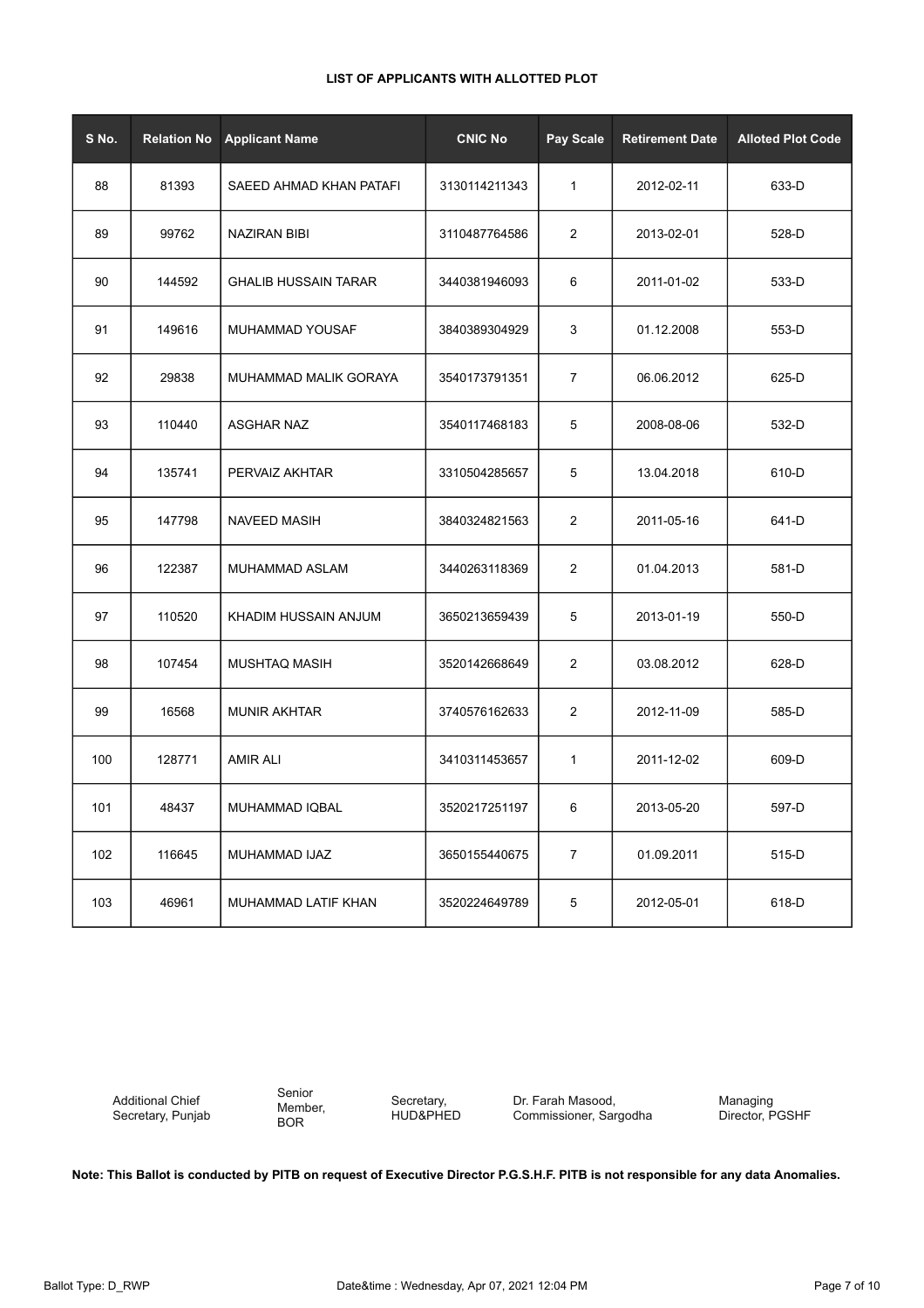| LIST OF APPLICANTS WITH ALLOTTED PLOT |  |
|---------------------------------------|--|
|---------------------------------------|--|

| S No. |        | Relation No Applicant Name                    | <b>CNIC No</b> |                |            | Pay Scale Retirement Date Alloted Plot Code |
|-------|--------|-----------------------------------------------|----------------|----------------|------------|---------------------------------------------|
| 104   | 50064  | MIAN MUHAMMAD RAFIQUE                         | 3520278033021  | 5              | 2011-12-03 | 525-D                                       |
| 105   | 26597  | <b>HAQ NAWAZ</b>                              | 3320344375033  | $\overline{2}$ | 2012-12-31 | 642-D                                       |
| 106   | 57112  | KANEEZ BEGUM                                  | 3520222346022  | $\overline{2}$ | 2011-11-21 | 605-D                                       |
| 107   | 67078  | <b>ABDUL SITTAR</b>                           | 3310406094347  | $\overline{2}$ | 2013-05-23 | 539-D                                       |
| 108   | 135069 | SHIEKH. M. KHALEEQ                            | 3740506625393  | 5              | 2012-11-27 | 644-D                                       |
| 109   | 109096 | <b>MANZOOR HUSSAIN</b>                        | 3520219697201  | 5              | 2011-12-22 | 548-D                                       |
| 110   | 54133  | MUHAMMAD ANWAR                                | 3520226257787  | $\overline{2}$ | 31.10.2013 | 652-D                                       |
| 111   | 50890  | HAJI RAEES AHMAD KHAN                         | 3520015118709  | $\overline{2}$ | 2012-05-12 | 651-D                                       |
| 112   | 149981 | <b>GHULAM HUSSAIN</b>                         | 3240321563171  | 5              | 2010-02-22 | 622-D                                       |
| 113   | 87758  | MUHAMMAD AKHTAR                               | 3640208004559  | $\overline{7}$ | 2012-03-10 | 620-D                                       |
| 114   | 137161 | KHATAB HUSSAIN MINHAS (Previous<br>Draw Case) | 8220329214043  | 3              | 2015-08-31 | 587-D                                       |
| 115   | 46959  | MUHAMMAD AZAM                                 | 3520224147855  | 6              | 2013-01-16 | 551-D                                       |
| 116   | 43794  | <b>ARIF MAJEED</b>                            | 3520223042566  | $\overline{7}$ | 2008-04-17 | 555-D                                       |
| 117   | 66163  | <b>IRSHAD AHMAD</b>                           | 3310090440301  | $\overline{2}$ | 2008-12-24 | 640-D                                       |
| 118   | 95765  | MALIK KHALID MEHMOOD                          | 3410410849015  | $\overline{2}$ | 2013-01-11 | 645-D                                       |
| 119   | 147761 | <b>PIAREE BIBI</b>                            | 3840399640326  | $\overline{2}$ | 2012-04-27 | 646-D                                       |

Senior Member, BOR

Secretary, HUD&PHED

Dr. Farah Masood, Commissioner, Sargodha Managing Director, PGSHF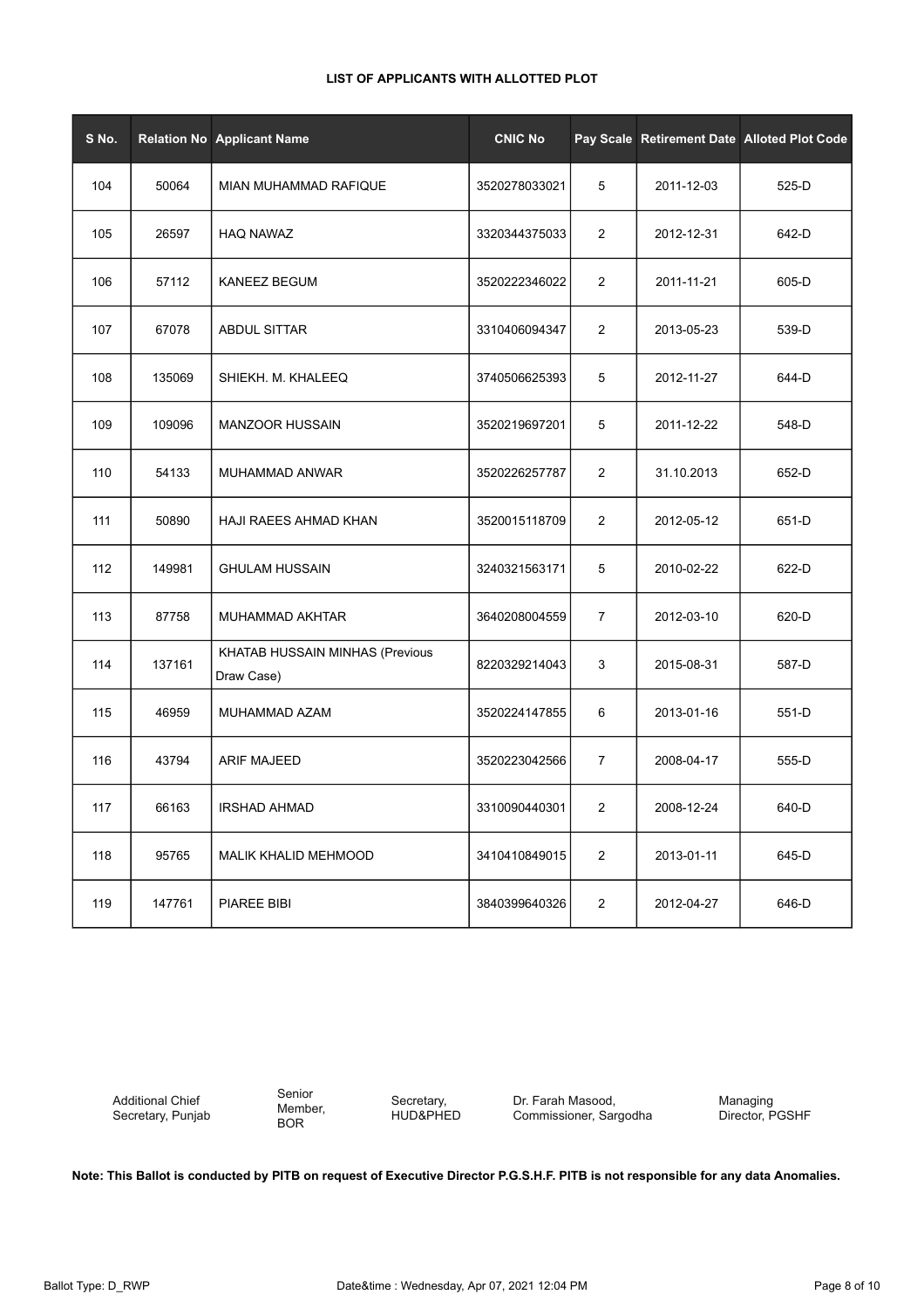| S No. | <b>Relation No</b> | <b>Applicant Name</b> | <b>CNIC No</b> | Pay Scale      | <b>Retirement Date</b> | <b>Alloted Plot Code</b> |
|-------|--------------------|-----------------------|----------------|----------------|------------------------|--------------------------|
| 120   | 138890             | MUNIR AHMED KHAN      | 3740513112693  | $\overline{2}$ | 2011-11-06             | 627-D                    |
| 121   | 67113              | <b>SHAMIM AKHTAR</b>  | 3430116691342  | 7              | 2008-02-29             | 624-D                    |
| 122   | 3989               | <b>ABDUL HUSSAIN</b>  | 3720401052183  | 7              | 2009-11-01             | 648-D                    |
| 123   | 110176             | RAZIA BEGUM           | 3520269426282  | 2              | 2012-04-26             | 592-D                    |
| 124   | 116916             | <b>SHAHID RASOOL</b>  | 3650195734781  | 5              | 2012-07-05             | 546-D                    |
| 125   | 52254              | <b>HAMID MASIH</b>    | 3520241041851  | 5              | 2011-08-31             | 559-D                    |
| 126   | 152256             | JAFFAR HUSSAIN ZAIDI  | 3310034360987  | 3              | 2009-10-26             | 523-D                    |
| 127   | 138309             | SYED ALAY SAQLAIN     | 3740504230561  | 7              | 2013-05-28             | 558-D                    |
| 128   | 148075             | MUHAMMAD AKRAM        | 3840310218689  | 6              | 2013-06-30             | 571-D                    |
| 129   | 61984              | MUHAMMAD HANIF        | 3520227132613  | 5              | 09.01.2013             | 649-D                    |
| 130   | 148377             | <b>GHULAM ZOHERA</b>  | 3840381474780  | 2              | 2008-03-06             | 556-D                    |
| 131   | 135481             | <b>NAZIR HUSSAIN</b>  | 3740569861367  | 5              | 2012-04-21             | 543-D                    |
| 132   | 136919             | MUHAMMAD NAWAZ        | 6110127381623  | 2              | 2012-02-01             | 630-D                    |
| 133   | 147758             | SHABIR AHMAD          | 3840325072505  | 2              | 2013-05-16             | 636-D                    |
| 134   | 108235             | FAROOQ AHMAD KHAN     | 3520229656507  | 5              | 2010-08-11             | 593-D                    |
| 135   | 122712             | FATEH MUHAMMAD        | 3440105720523  | $\,$ 5 $\,$    | 2012-06-07             | 589-D                    |

Additional Chief Secretary, Punjab Senior Member, BOR

Secretary, HUD&PHED Dr. Farah Masood, Commissioner, Sargodha Managing Director, PGSHF